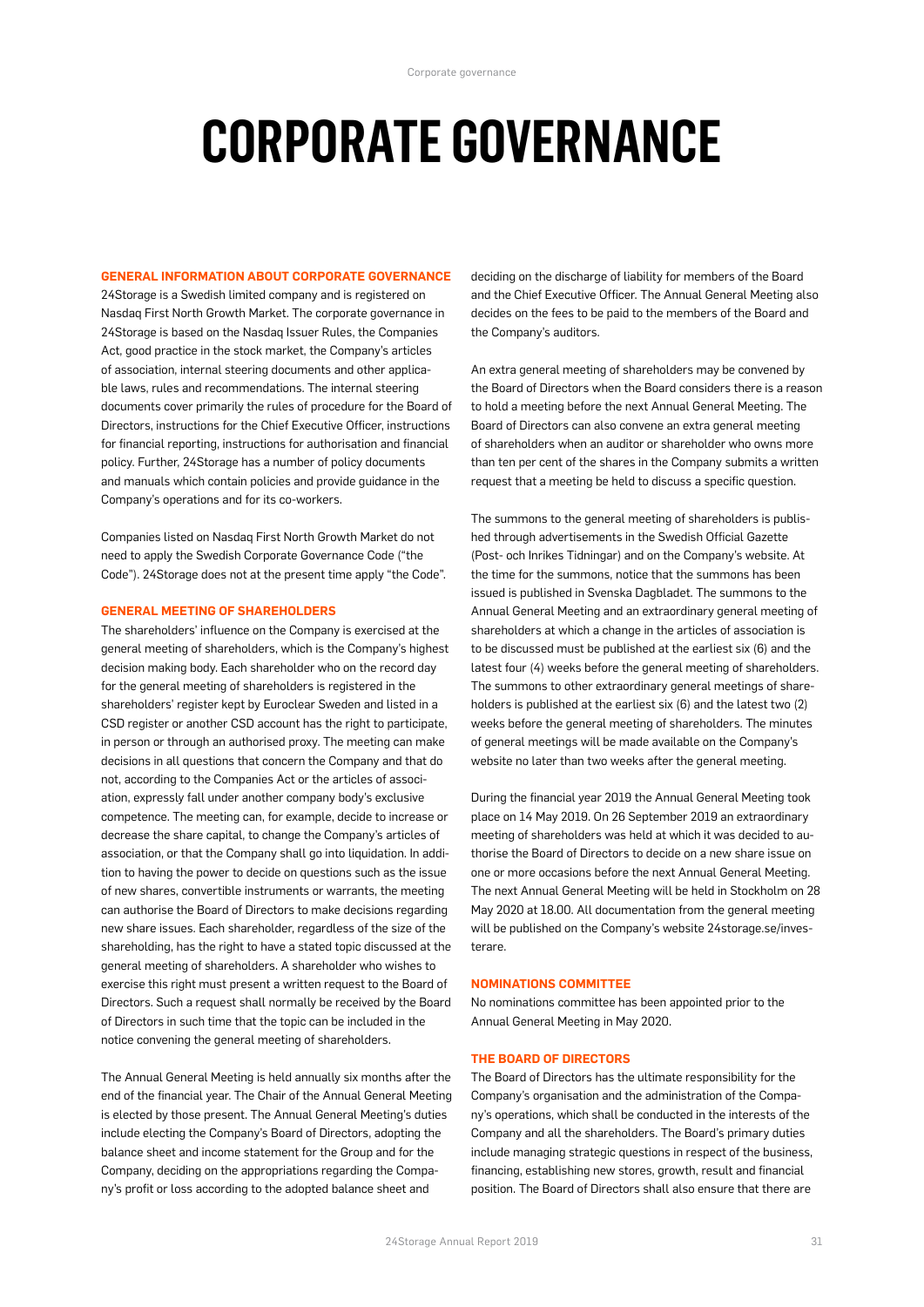effective systems in place to follow up and control the Company's business and secure that information provided by the Company is characterised by transparency and is correct, relevant and reliable.

#### **The composition of the Board of Directors**

Under the 24Storage articles of association the Board of Directors shall comprise at least three and no more than ten members. The members are normally elected each year at the Annual General Meeting for the period until the end of the following Annual General Meeting, although additional members may be elected to the Board during the year at an extraordinary general meeting of shareholders.

At the time of the publication of the Annual Report, the Board consists of seven ordinary members: Jan-Olof Backman (Chair), Kenneth Eriksson, Patrick Metdepenninghen, Staffan Persson, Henrik Forsberg Schoultz, Fredrik Tilander and Maria Åkrans.

All members of the Board are elected for the time up to the end of the next Annual General Meeting, which will be held on 28 May 2020. Each member of the Board has, however, the right to resign from the assignment at any time.

The Board has deemed that Jan-Olof Backman, Kenneth Eriksson, Patrick Metdepenninghen and Maria Åkrans are independent in relation to both the Company and the Company management as major shareholders.

The members of the Board are presented in more detail in the section "Board of Directors and auditor" on page 36. A table below shows when the member took up their position, as well as the Board's assessment of each member's independence.

#### **The Chair of the Board**

It is the responsibility of the Chair of the Board to, among other things, lead the work of the Board and to oversee that the work of the Board is conducted effectively and that the Board fulfils its obligations. The Chair shall, through contact with the Chief Executive Officer, regularly be given the information necessary to be able to follow the Company's economic planning and development.

Further, the Chair shall consult with the Chief Executive Officer in strategic questions as well as ensure that decisions made by the Board are executed in an effective manner.

The Chair of the Board is responsible for contacts with the shareholders in questions related to ownership and for conveying opinions from the owners to the Board of Directors.

#### **Board practices**

The Board follows a written work plan which is reviewed annually and adopted at the first Board meeting which is held in conjunction with the Annual General Meeting. The work plan regulates, among other things, the work practices, work tasks, decision procedures within the Company, the Board's meeting procedure, the responsibilities of the Chair and the division of labour between the Board and the Chief Executive Officer.

Instructions in respect of economic reporting and instructions to the Chief Executive Officer are also adopted in conjunction with the first Board meeting.

The Chief Executive Officer presents strategic, economic and financial questions.

During the year of activity 2019, 22 recorded meetings were held. The presence of each member at Board meetings is shown in the table below. The work of the Board during the year was characterised by preparations for the listing of the Company in December 2019.

#### **Audit and remuneration committee**

The Board of 24 Storage has decided not to establish a specific audit or remuneration committee. The Board as a whole is responsible for, among other things, the quality assurance of the Company's financial reporting, internal control and risk management as well as the scrutiny and and evaluation of the auditor's work and impartiality. It is also the responsibility of the Board to prepare questions of remuneration and other terms of employment for the Chief Executive Officer and other senior executives.

#### **Remuneration to members of the Board**

The Chair and members of the Board are paid a fee decided by the Annual General Meeting. At the Annual General Meeting on

| <b>Composition of the Board</b> |                 | Independent in relation to: |                                   |                       |                                        |  |
|---------------------------------|-----------------|-----------------------------|-----------------------------------|-----------------------|----------------------------------------|--|
| <b>Name</b>                     | <b>Position</b> | Member<br>since             | the Company and<br>its management | major<br>shareholders | <b>Attendance of</b><br>board meetings |  |
| Jan-Olof Backman                | Chair           | 2016                        | Yes                               | Yes                   | 22/22                                  |  |
| Kenneth Eriksson                | Member          | 2018                        | Yes                               | Yes                   | 21/22                                  |  |
| Patrick Metdepenninghen         | Member          | 2015                        | Yes                               | Yes                   | 22/22                                  |  |
| Staffan Persson                 | Member          | 2017                        | Yes                               | No                    | 20/22                                  |  |
| Henrik Forsberg Schoultz        | Member          | 2017                        | Yes                               | No                    | 21/22                                  |  |
| Fredrik Tilander                | Member          | 2015                        | Yes                               | No                    | 22/22                                  |  |
| Maria Åkrans                    | Member          | 2017                        | Yes                               | Yes                   | 22/22                                  |  |

#### **Composition of the Board**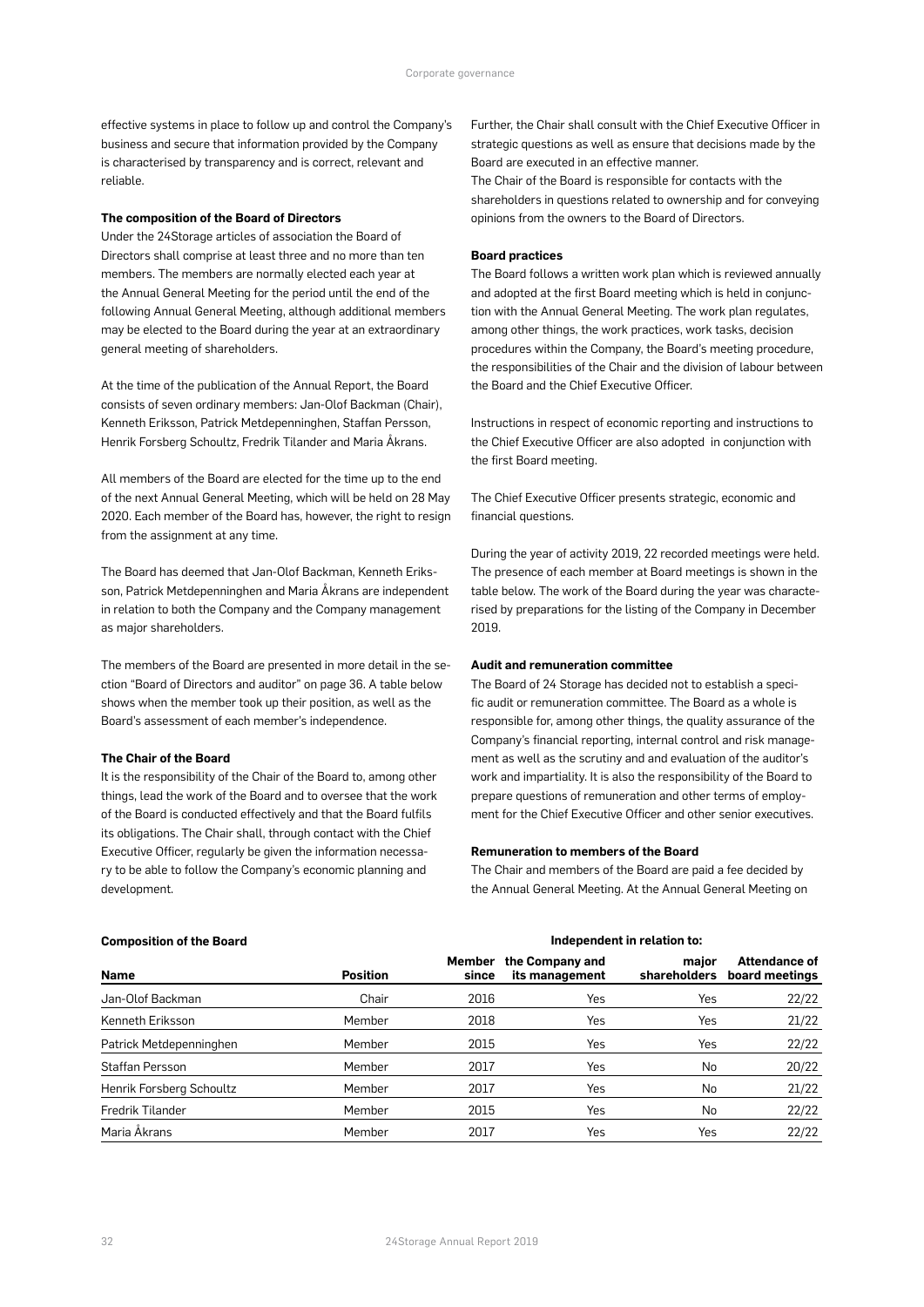14 May 2019 it was decided that a fee of 300,000 SEK shall be paid to the Chair of the Board, that ordinary members of the Board who do not receive a salary from the Company shall receive a fee of 150,000 SEK and that other members of the Board shall not receive any remuneration. If a member of the Board performs work for the Company, over and above the work of the Board, a consultancy fee and other remuneration for such work may be paid after a special decision by the Board. Members of the Company's Board are not entitled to any benefits after they leave the Board.

The remuneration paid to the Board during 2019 can be seen in Note 4.

#### **Evaluation of the work of the Board**

The work of the Board is evaluated annually for the purpose of developing the work plans and efficiency. The Chair of the Board is responsible for the evaluation.

The intention of the evaluation is to gain an understanding of the views of the members of the Board as to how the work of the Board is being conducted and what measures can be taken to make the Board work more efficient, and as to whether the Board has a good balance of competences. The evaluation is an important basis for the Annual General Meeting.

#### **CEO AND OTHER SENIOR EXECUTIVES**

#### **CEO and other Executive Management responsibilities**

The Chief Executive Officer is appointed by the Board and manages the current administration of the Group according to the guidelines and instructions of the Board. The CEO is responsible for keeping the Board informed about the Company's development and reporting about significant deviations from adopted business plans and about events that have a major influence on the Company's development and operations, as well as for producing relevant bases for decisions for the Board, for example concerning new set-ups, investments and other strategic questions. The Executive Management, which is led by the Company's CEO, is comprised of persons with responsibility for significant areas within 24Storage.

#### **Remuneration to CEO and Senior Executives**

Defined contribution pension premiums that correspond to the costs under ITP plans are paid for Senior Executives. The Company's CEO Fredrik Sandelin is entitled to a monthly fixed salary of 140,000 SEK in total. If the Company terminates Fredrik Sandelin's employment the Company must observe a twelve-month period of notice, while Fredrik Sandelin, if he resigns, shall observe an eight-month period of notice. The CEO is bound by a non-compete agreement which is valid for twelve months from the date on which employment ceases. The non-compete agreement implies an obligation on the part of the Company to compensate Fredrik Sandelin in the form of monthly payments, on condition that Fredrik Sandelin has not been given notice on the grounds of breach of contract. The employment contracts for Gabriel Bergqvist, Karin Lindblom and Sebastian Refai can be terminated by either party with a period of notice of three months. In the cases of Jim

Forsell and Mikael Teljstedt, their contracts stipulate six months notice to be given by either party. The employment contracts with other Senior Executives, with the exception of Karin Lindblom and Sebastian Refai, contain a non-compete clause which is valid for twelve months. The non-compete clause imposes an obligation on the Company to compensate the employees in the form of monthly payments after the termination of employment, on condition that they have not been given notice on the grounds of breach of contract.

The remuneration which has been paid to the Company's Senior Executives during 2019 is shown in Note 4.

### **AUDIT AND CONTROL**

#### **External auditor**

The Company's auditor is appointed by the general meeting of shareholders. The auditor shall audit the Company's Annual Report and bookkeeping as well as the administration by the Board of Directors and the Chief Executive Officer.

In addition to the audit report, the auditor normally presents an overview audit report in a quarterly report. At the Annual General Meeting in May 2019 the audit firm KPMG AB (Box 382, 101 27 Stockholm) was reappointed as the Company's auditor for the time up until the end of the Annual General Meeting to be held on 28 May 2020. KPMG AB has been the Company's auditor since 2015.

The principal auditor is the authorised public accountant Fredrik Westin. Fredrik Westin is a member of FAR. The auditor's report has been signed by Fredrik Westin.

#### **Remuneration to the auditor**

The decision regarding remuneration to the auditor is made by the Annual General Meeting. At the Annual General Meeting on14 May 2019 it was decided that a fee would be paid to the auditor according to the approved invoice.

#### **Internal audit and control**

The Board's responsibility for the internal control is regulated in the Companies Act and the Annual Accounts Act which contain the requirement that information on the most important elements of 24Storage's system for internal control and risk management in connection with the financial reporting shall each year be included in the Annual Report.

The Board shall see to it that, among other things, 24Storage has good internal control and formalised routines to ensure that adopted policies for financial reporting and internal control are followed, and that there are fit for purpose systems for the follow-up and control of the Company's operations and the risks that the Company and its operations are associated with.

The overall purpose of the internal control is to reasonably ensure that the Company's operative strategies and goals are followed up and that the shareholders' investment is protected.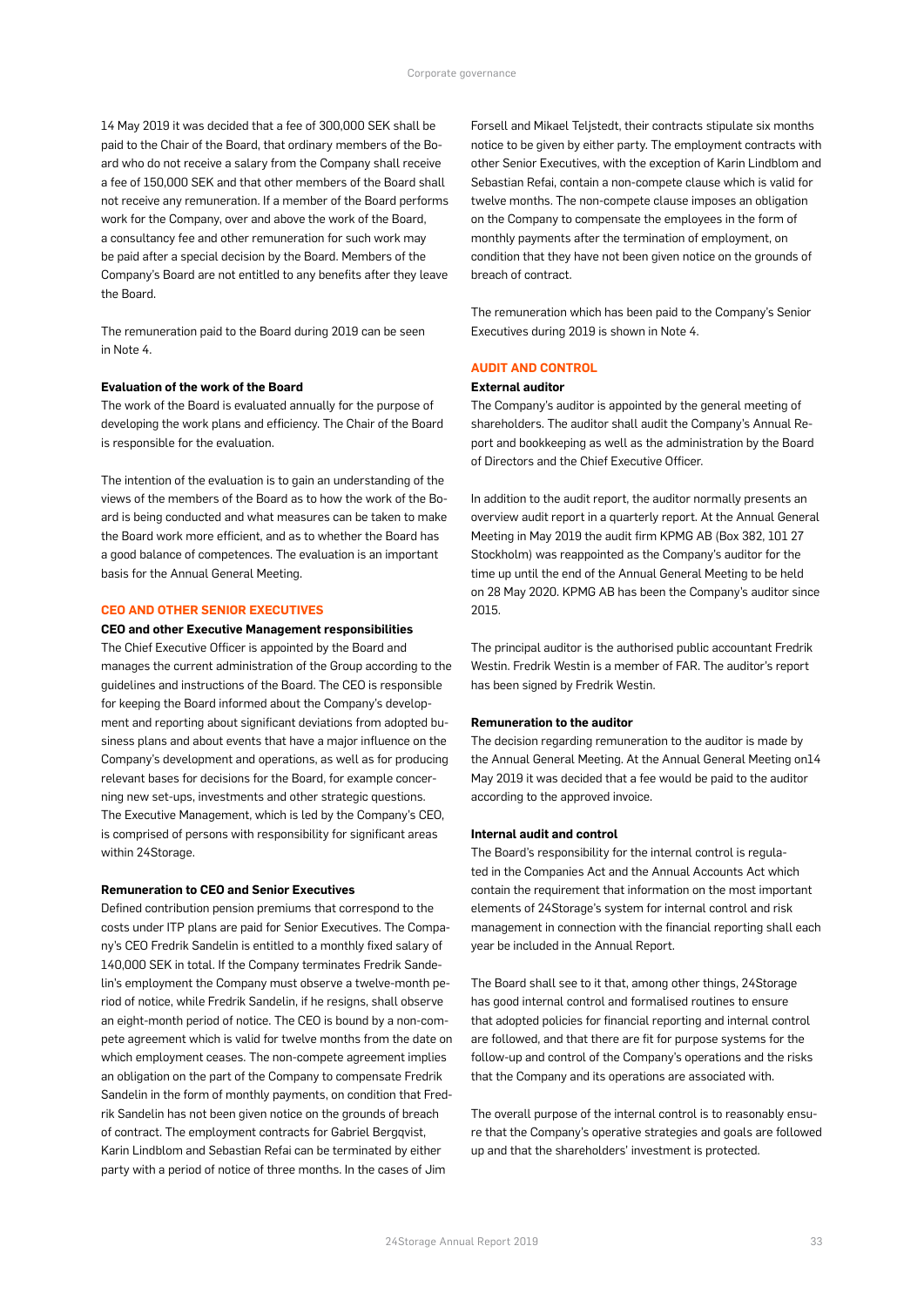The internal control shall further secure that the external financial reporting is with reasonable certainty reliable and has been prepared in accordance with good auditing practice, meets the requirements for the issue of information in line with internal policies and that applicable laws and ordinances are followed and that requirements for listed companies are met.

#### **Control environment**

The internal control in 24Storage is based on a control environment that comprises organisation, decision paths, powers and responsibility. The Board has a written work plan which sets out the responsibilities of the Board and which regulates the Board's division of labour. It is also made clear in the work plan which questions are to be raised with the Board for decision. The division of roles between the Board and the Chief Executive Officer are communicated in the Board's work plan and in its instructions to the CEO.

Further to this, the CEO leads the operations in line with the Companies Act, other laws and ordinances and the rules and regulations for companies listed on the stock market. The Board follows up that adopted policies for the financial reporting and the internal control are followed and maintains fit for purpose relations with the Company's auditors.

**Risk assessment and control activities**

A clear organisation and decision making procedure aims to create a strong awareness of risks among coworkers and well-balanced risktaking. Built-in control points also

aim to minimise the risk of errors in the reporting. Similarly, there are documented routines for the management of the Company's economic and consolidation system.

This is followed up on a regular basis to maintain good internal control and thereby prevent and discover risks.

#### **Risk management**

The significant risks that affect the internal control with regard to the financial reporting and operational controls are identified and managed at both Group and subsidiary level.

The Board is responsible for ensuring that significant financial risks and risks for error in the financial reporting respectively are identified and prepared in order for the Board to make decisions on possible measures to ensure correct financial reporting. A particular priority is the identification of processes where the risk of significant error is relatively higher due to the complexity of the process or in contexts involving large values.

E

**24STORAGE** 

24STOR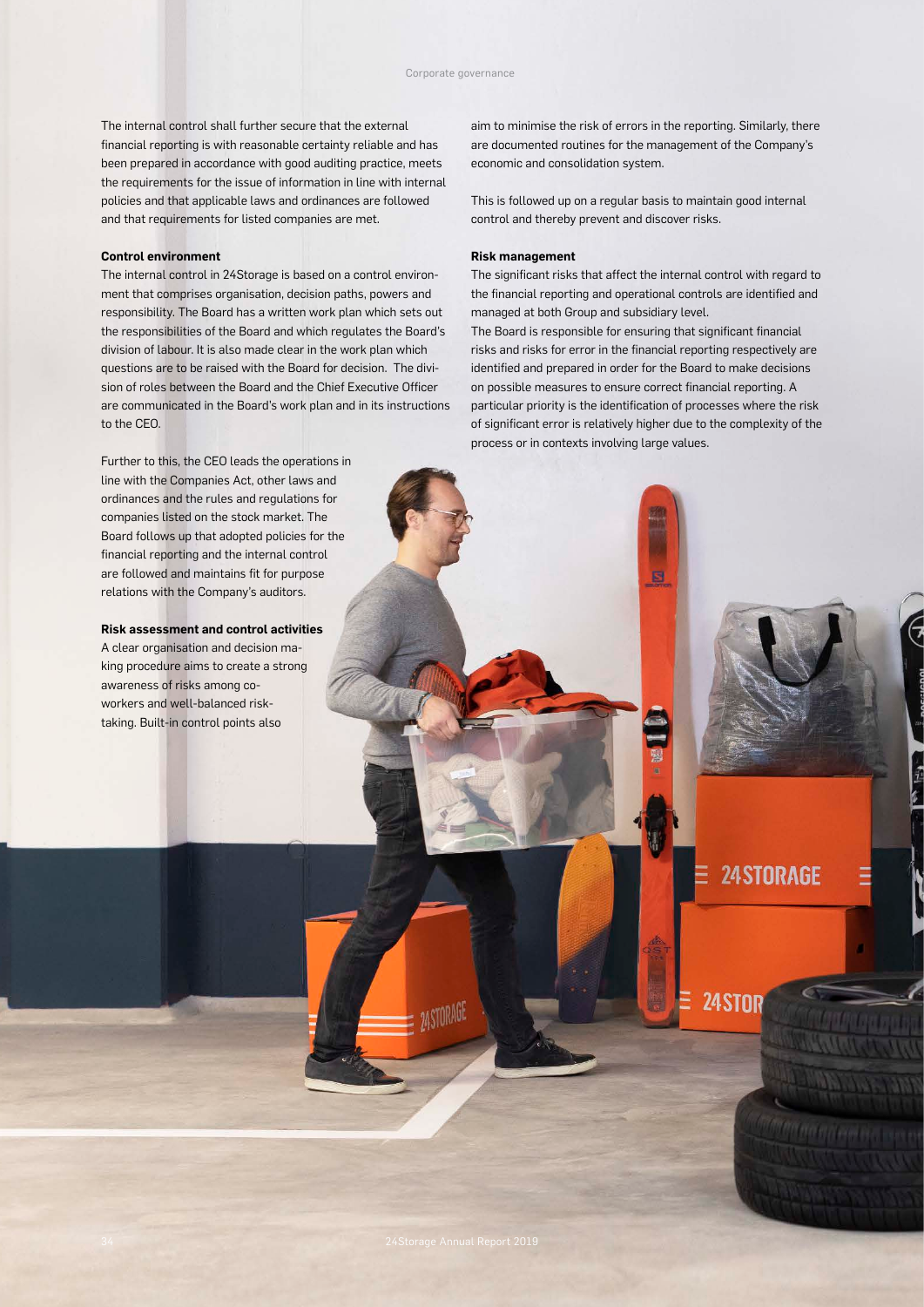The Board assigns the management the task of analysing the operations and identifying and quantifying the risks to which the Group is exposed. After the risks have been identified they have been ranked according to probability and consequence. The Company regularly performs a number of business-related process controls, IT controls and controls focused on regulatory compliance, based on the analysis.

A planned self-assessment routine is performed according to an adopted plan and the outcome is reported to the Board, who ensure that the controls have been performed. Results, analyses and actions taken due to this work are reported directly to the Board.

24STORAGE

#### **Follow up**

The Board continuously evaluates the information presented by the Company management. The work of the Board also includes ensuring that measures are taken with regard to possible failings and proposals for measures to be taken which have arisen during external audits and the internal follow up of internal control which the Company has implemented. After the Board has received an analysis of the internal control the Board decides on possible action to be taken on the failings and weaknesses which have been identified.

The Board also receives regular reports on the Group's financial position and development. The Group's economic position is examined after the end of each quarter and the management makes a detailed monthly analysis of the earnings trend, which is then reported to the Board in a summarised form on a monthly basis. The auditors make a special presentation to the Board of their observations on one occasion each financial year.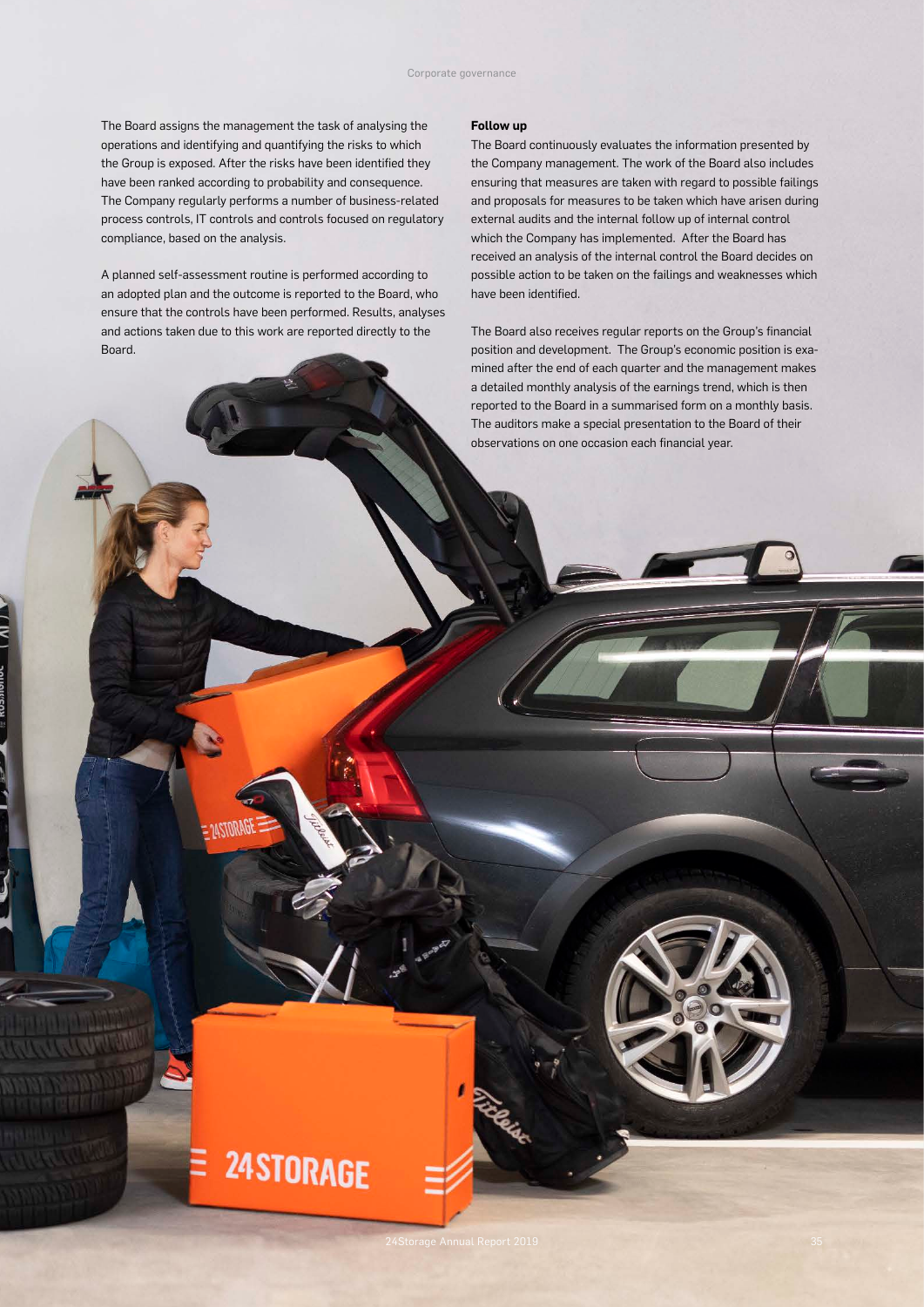# **BOARD OF DIRECTORS AND AUDITOR**



# **JAN-OLOF BACKMAN**

Director since 2016 and Chair of the Board since 2017. **Year of birth:** 1961 **Education:** M.Sc., Royal Institute of Technology (KTH) Stockholm, M.Sc., University of Washington. **Previous experience:** Executive positions at McKinsey & Co., Skanska and Coor Service Management. Director of Logent and Vasakronan AB, among others. **Other engagements:** Directorships at Micro Systemation AB, Tagehus Holding AB and Credentia AB.

**Holding:** 550,000 shares (through Backman Invest AB)



#### **KENNETH ERIKSSON**

Director since 2018 **Year of birth:** 1959 **Education:** Graduate in Business Administration, Stockholm University. **Previous experience:** Auditor in the Tönnervik Group (now part of EY), Directorships at TCM AB, Skandiamäklarna AB, Capital Oil AB and Tamm and Partners Fondkommission AB. **Other engagements:** Directorships in a number of real estate companies including Bofast AB, Ekebyhov Fastighets AB, Fastighetsbolaget Garvaren i Ljungby AB and Hallstahammar Fast. AB. **Holding:** -



#### **PATRICK METDEPENNINGHEN**

Director since 2015 **Year of birth:** 1961 **Education:** Master in Finance & Risk Management from Solvay, Brussels. **Previous experience:** Mainly within real estate and finance, including General Partner for Shurgard Europe and co-founder and former Chair of SelStor AB. **Other engagements:** -

**Holding:** 490,160 shares



# **STAFFAN PERSSON**

Director since 2017 **Year of birth:** 1956

**Education:** Degree in Management, Umeå University. Studies in business administration at Unnsala University and law at Uppsala University and Stockholm University. **Previous experience:** Investor and entrepreneur with long experience of Board work in both listed and unlisted companies.

**Other engagements:** Chair of the Board and CEO of Swedia Capital AB. Chair of the Board of Sveab Holding AB and Synthetic MR AB. Director of Dooba Holdings Ltd., Land Promotions Ltd., Stiga Sports Group AB and Darkathlon AB. **Holding:** 2,250,000 shares (through Swedia HighP AB)

### **HENRIK FORSBERG SCHOULTZ**

Director since 2017 **Year of birth:** 1985

**Education:** M.Sc. Chalmers University of Technology and studies at master level in Business Administration at Georgia Institute of Technology.

**Previous experience:** Consultant at McKinsey & Company, Investor at Nordstjernan and directorships at Apotea, Stampen and LS Technologies.

**Other engagements:** Directorships at Cellmark Investment AB, HG Kapital AB, Wint Group AB and CEO and Director of Ernström & C:o AB, Ernström Finans AB and Ernström Kapital AB. **Holding:** 2,964,720 shares (through the companies Ernström

Kapital AB and HG Kapital AB)



### **FREDRIK TILANDER**

Director since 2015 **Year of birth:** 1972 **Education:** Graduate in Business and Economics, School of Economics, Business and Law, Gothenburg. **Previous experience:** Consultant at Ernst & Young Management Consulting, founder and sales director Poolingpartner AB (acquired by TradeExtensions AB, now Coupa Software Inc.), CEO Backstage Invest AB since 2002. Experience from a large number of Directorships and advisory Board engagements

**Other engagements:** Chair of the Board ETNetwork AB and Director of Backstage Invest AB and Realm AB. **Holding:** Holding: 1,460,820 shares (through Realm AB)

## **AUDITOR**

**Fredrik Westin** Authorised Public Accountant KPMG AB Box 382 101 27 Stockholm



#### **MARIA ÅKRANS** Director since 2017

**Year of birth:** 1970 **Education:** Diploma in Economics, Företagsekonomiska Institutet.

**Previous experience:** Has held a number of positions as CFO at both listed and unlisted companies, including 24Storage, Eniro, Neonet, Ark Travel AB and MTG Radio. Previous Directorships at DGC One AB, Nyheter24 and Frank Dandy AB. **Other engagements:** -

**Holding:** 54,550 shares (related parties hold 85,000 shares through Tagelito Holding AB)